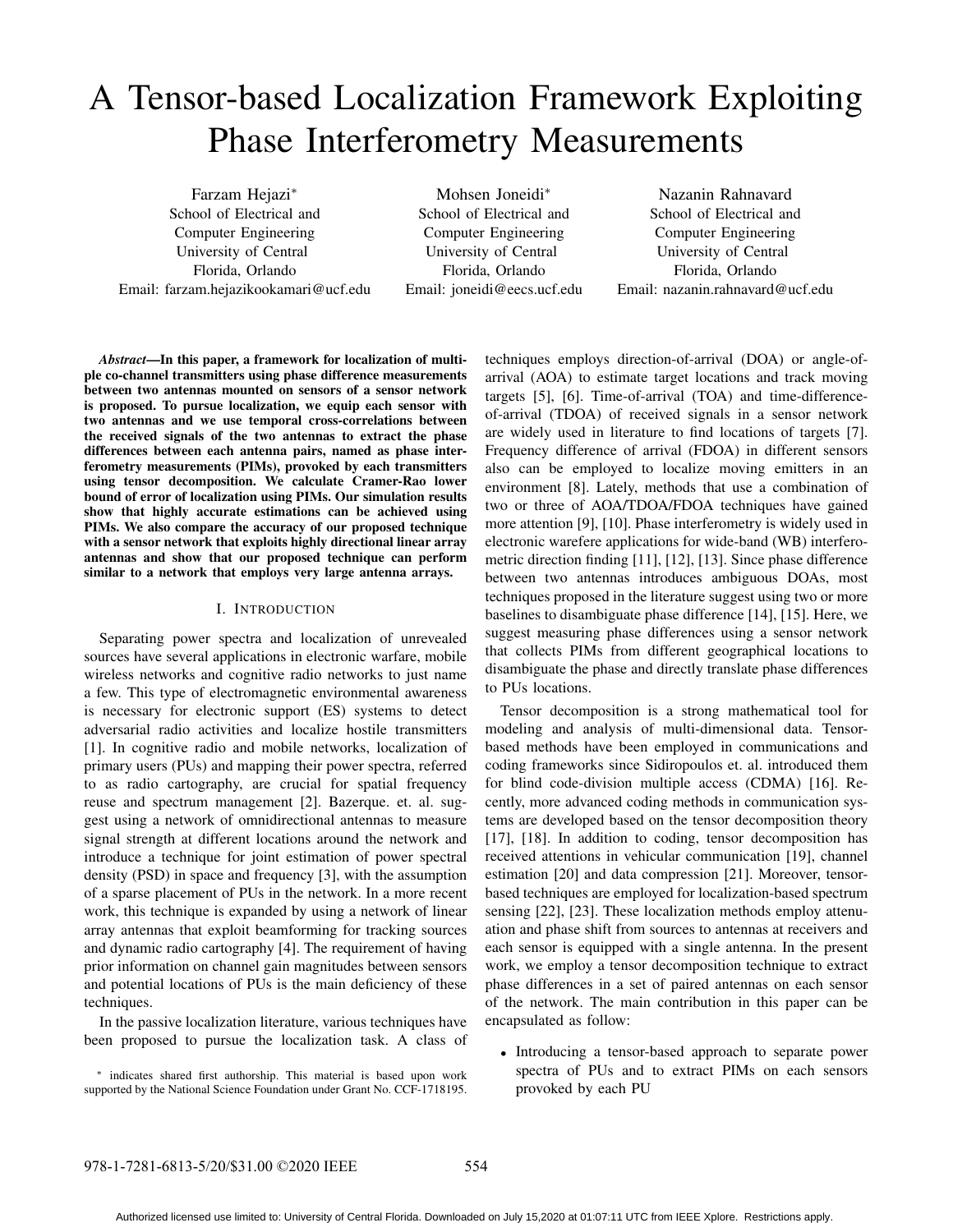- Putting forward a localization scheme that employs PIMs
- Deriving Cramer-Rao lower bound (CRLB) of location estimation using PIMs.

Notations: Throughout this paper, vectors, matrices, and tensors are denoted by bold lowercase, bold uppercase, and bold underlined uppercase letters, respectively. If *W* <sup>∈</sup>  $\mathbb{R}^{N_1 \times N_2 \times N_3}$  then  $(\underline{\mathbf{T}})_{:,n_2,n_3}$  is a vector of length  $N_1$ , also known as a mode-1 fiber of  $W$ , defined by fixing all the indices but one. Similarly, we have mode-2 and mode-3 fibers.  $W^{(1)}$ ,  $W^{(2)}$ , and  $W^{(3)}$  are unfolded matrices whose columns are fibers of the first, second and third mode of *W*, respectively. Moreover, ◦ denotes the outer product, i.e., entries of  $\underline{\mathbf{W}} = \mathbf{a} \circ \mathbf{b} \circ \mathbf{c}$  is calculated as  $w_{n_1 n_2 n_3} = a(n_1)b(n_2)c(n_3)$ and vec(.) is an operator that concatenates columns of a matrix into a vector.

The rest of the paper is ordered as follows. Section II formulates the problem. Power spectra separation and PIM extraction from temporal cross-correlation matrix of received signals through a tensor decomposition approach are introduced in Section III. We analyze CRLB of localization using PIM in Section IV. Section V presents experimental results. Finally Section VI concludes the paper.

#### II. PROBLEM STATEMENT AND PRELIMINARIES

We consider a scenario where there are  $K$  transmitters (or PUs) in a region of interest. A sensor network including N sensors co-exists with PUs and each sensor is equipped with two antennas whose distance is indicated by D (see Figure 1). Distance between antennas of a ULA is at most half of the wavelength [24], however, in our proposed technique there is no constraint on D. Here, our main goal is to find locations of all PUs. We presume that the environment is multi-path free. Given these assumptions, received signals at two antennas of sensor  $n$  can be simply formulated as

$$
u_{1n}(t) = \sum_{k=1}^{K} a_{n,k} g_k(t - \Delta t_{n,k}^{(1)}) + v_{1n}(t),
$$
 (1a)

$$
u_{2n}(t) = \sum_{k=1}^{K} a_{n,k} g_k(t - \Delta t_{n,k}^{(2)}) + v_{2n}(t),
$$
 (1b)

where  $a_{n,k}$  marks channel gain between the  $n^{th}$  sensor and the k<sup>th</sup> PU,  $\Delta t_{n,k}^{(1)}$  and  $\Delta t_{n,k}^{(2)}$  are the time delays of arrival of signal from PLI k to the first and the second antennas of sensor signal from PU  $\ddot{k}$  to the first and the second antennas of sensor n, respectively,  $v_{1n}$  and  $v_{2n}$  mark white-Gaussian complex noise at each antennas of sensor  $n$ ,  $q_k(t)$  marks the transmitted signal of the  $k^{th}$  PU as

$$
g_k(t) = m_k(t)e^{-j2\pi f_c t}, \qquad (2)
$$

where  $m_k(t)$  is a base-band message,  $g_k(t)$  is assumed to be narrow-band and wide-sense stationary, and  $f_c$  is the carrier frequency. Here, we assume that transmitters are co-channel and therefore  $f_c$  is the same for all PUs. We also assume that all N sensors of the network are synchronized. The TDOA between two antennas at sensor  $n$  can be reformulated as



Fig. 1. The geometry of the localization problem. A sensor network utilizes sensors equipped with two antennas to measure phase differences between antenna pairs.

$$
\Delta t_{n,k}^{(1)} - \Delta t_{n,k}^{(2)} = \Delta t_{n,k} = \frac{r_{k,n}^{(1)} - r_{k,n}^{(2)}}{c},\tag{3}
$$

where  $r_{k,n}^{(1)}$  and  $r_{k,n}^{(2)}$  denote the distances between the PU k and first and seconds antennas of sensor n, respectively, and c marks the speed of light. We have

r

r

$$
\begin{aligned} \mathbf{L}_{n,k}^{(1)} &= \sqrt{(x_{s_n}^{(1)} - x_{PU_k})^2 + (y_{s_n}^{(1)} - y_{PU_k})^2} \\ \mathbf{L}_{n,k}^{(2)} &= \sqrt{(x_{s_n}^{(2)} - x_{PU_k})^2 + (y_{s_n}^{(2)} - y_{PU_k})^2} \,, \end{aligned} \tag{4}
$$

where  $(x_0^{(1)}, y_0^{(1)}), (x_{s_n}^{(2)}, y_{s_n}^{(2)}), (x_{PU_k}, y_{PU_k})$  are locations of<br>the first and the second antennas of sensor *n* and the *k*<sup>th</sup> the first and the second antennas of sensor n and the  $k^{th}$ PU, respectively. Given base-band messages are narrow band,  $u_{1n}(t)$  and  $u_{2n}(t)$  can be formulated as [25]

$$
u_{1n}(t) = \sum_{k=1}^{K} a_{n,k} g_k(t) + v_{1n}(t),
$$
\n(5a)

$$
u_{2n}(t) = \sum_{k=1}^{K} a_{n,k} e^{-j2\pi \frac{1}{\lambda} (r_{n,k}^{(1)} - r_{n,k}^{(2)})} g_k(t) + v_{2n}(t).
$$
 (5b)

We form  $u_1(t) = [ u_{11}(t), \ldots, u_{1N}(t) ]^T$  and  $u_2(t) =$  $[u_{21}(t),...,u_{2N}(t)]^T$  by integrating received signals from the first and the second antennas of each sensors in two vectors. In the next section we show how to collect information of all sensors in a three-dimensional tensor and measure PIMs. Tensor decomposition is exploited to perform a collaborative localization in order to localize all targets simultaneously.

Our proposed tensor-based approach is mainly based on CANDECOMP/PARAFAC *(CP)* decomposition [26], which factorizes a tensor into a sum of rank-one tensors. CP decomposition is an extension of singular value decomposition (SVD) which facilitates a wide range of applications in sensor networks [27]. For example, a three-way tensor  $\underline{W} \in \mathbb{R}^{N \times N \times N_F}$  of rank K can be decomposed as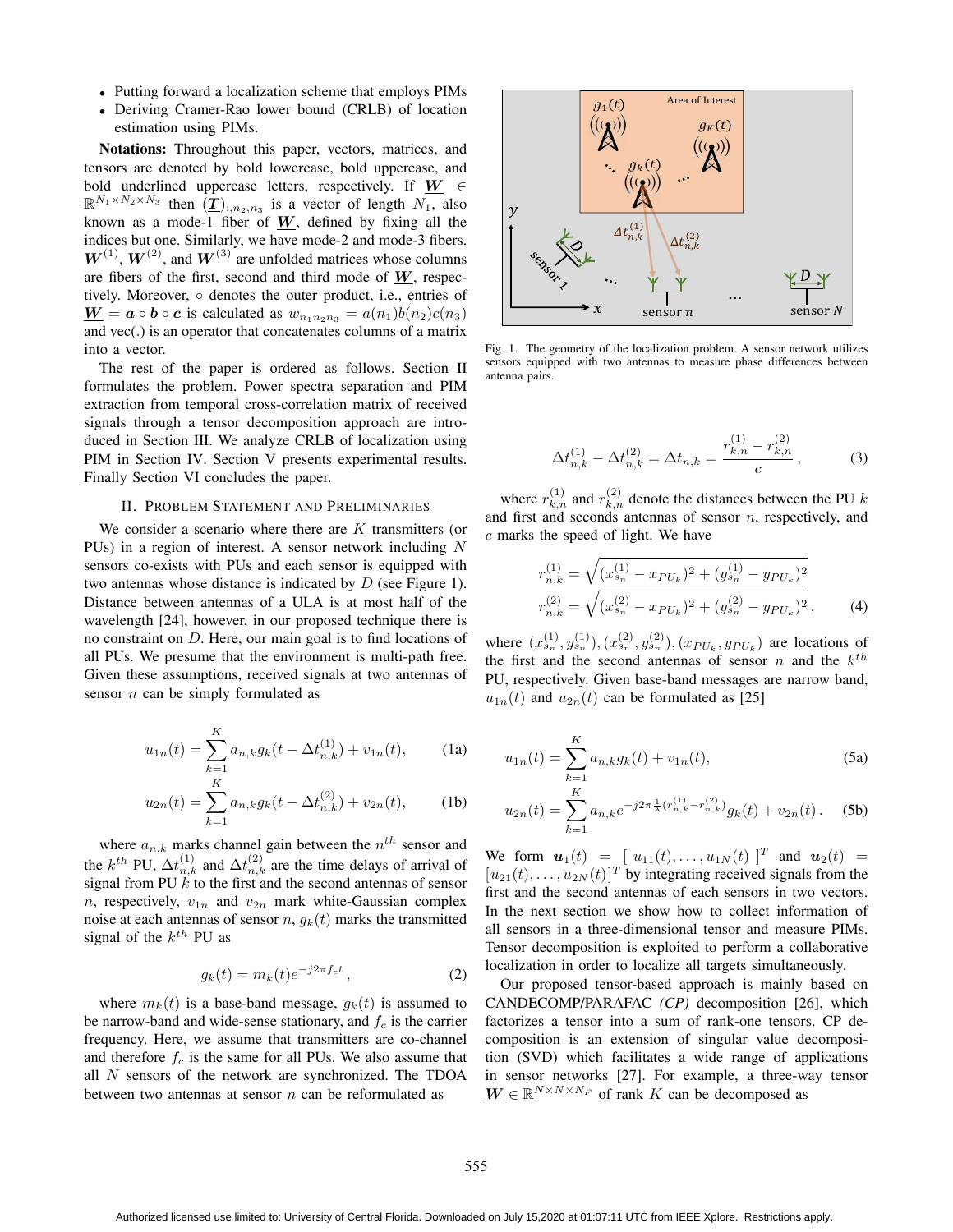$$
\underline{W} = \sum_{k=1}^{K} a_k \circ b_k \circ c_k = [\![A, B, C]\!], \tag{6}
$$

where  $a_k \in \mathbb{R}^N$ ,  $b_k \in \mathbb{R}^N$  and  $c_k \in \mathbb{R}^{N_F}$  are *factor vectors*<br>of the k<sup>th</sup> rank-one component (Fig. 2). The *factor matrices* of the kth rank-one component (Fig. 2). The *factor matrices* refer to the collection of factor vectors from the rank-one components, i.e.,  $A = [a_1 \ a_2 \ \dots \ a_K]$  and likewise for *B* and *C*. The kruskal-rank which is also referred to as krank is used to derive conditions on uniqueness of tensor decomposition for matrices  $A$ ,  $B$ , and  $C$  [26]. krank is defined as the maximum number k, such that *any* k columns are linearly independent [26].



Fig. 2. Schematic of CP decomposition to summation of  $K$  rank-one tensors. Each rank one tensor of dimension 3 can be written as outer product of 3 vectors.

## III. PHASE INTERFEROMETRY LOCALIZATION USING TENSOR DECOMPOSITION

In the previous section we modeled the received signal at each antenna pairs of sensors and showed that each PU provokes a specific phase difference on each sensor. We also showed that phase differences are merely functions of PUs' locations (which are unknown) and antennas' locations (which are known). In this section we are going to inaugurate a technique to uncover these phase differences from temporal cross-correlation of received signals. Let

$$
\boldsymbol{R}_{\boldsymbol{u}_1\boldsymbol{u}_2}(\tau) = \mathrm{E}\left\{\boldsymbol{u}_1(t)\boldsymbol{u}_2^H(t-\tau)\right\} \tag{7}
$$

represent cross-correlation between  $u_1$  and  $u_2$  at time lag  $\tau$ . We can reformulate  $u_1(t)$  and  $u_2(t)$  as

$$
\mathbf{u}_1(t) = \mathbf{A}\mathbf{g}(t) + \mathbf{v}_1(t),\tag{8a}
$$

$$
\boldsymbol{u}_2(t) = \boldsymbol{B}\boldsymbol{g}(t) + \boldsymbol{v}_2(t),\tag{8b}
$$

where  $g(t) = [g_1(t),...,g_K(t)]^T$  is the source signals<br>of K PUs  $y_1(t) = [y_{1}t(t),...,y_{K}(t)]^T$  and  $y_2(t) =$ of K PUs,  $\mathbf{v}_1(t) = [v_{11}(t), \ldots, v_{1N}(t)]^T$  and  $\mathbf{v}_2(t) =$ <br> $[v_{21}(t), \ldots, v_{2N}(t)]^T$  are received white Gaussian noise at  $[v_{21}(t),...,v_{2N}(t)]^T$  are received white Gaussian noise at the first and the second antennas of all sensors respectively the first and the second antennas of all sensors, respectively. Moreover, according to (7) and (8),  $R_{u_1u_2}$  can be reformulated as

$$
\boldsymbol{R}_{\boldsymbol{u}_1\boldsymbol{u}_2}(\tau) = \boldsymbol{A}\boldsymbol{D}(\tau)\boldsymbol{B}^H, \tag{9}
$$

where  $\mathbf{D}(\tau) = \text{Diag}(\boldsymbol{\rho}(\tau)), \, \boldsymbol{\rho}(\tau) = [\rho_1(\tau), \ldots, \rho_K(\tau)]^T$ , and  $\rho_k(\tau) = \mathbb{E}\left\{g_k(t)g_k^*(t-\tau)\right\}$  marks auto-correlation func-<br>tion of  $g_k(t)$  in time-lag  $\tau$ . Moreover, according to (5b) tion of  $g_k(t)$  in time-lag  $\tau$ . Moreover, according to (5b), each element of matrix  $\mathbf{B} = [b_{n,k}] \in \mathbb{R}^{N \times K}$  equals to the corresponding element in matrix  $\mathbf{A} = [a_{n,k}] \in \mathbb{R}^{N \times K}$ multiplied by a complex phase difference, i.e.,

$$
b_{n,k} = a_{n,k} e^{-j2\pi \frac{1}{\lambda} (r_{k,n}^{(1)} - r_{k,n}^{(2)})}.
$$
 (10)

This phase difference within each pair of antenna plays the key role in our proposed localization method. We define  $\Delta \phi = [\Delta \phi_{n,k}],$  where  $\Delta \phi_{n,k} = \frac{b_{n,k}}{a_{n,k}} = e^{-j2\pi \frac{1}{\lambda} (r_{k,n}^{(1)} - r_{k,n}^{(2)})},$ to represent phase difference between all elements of *A* and **B** We refer to  $\Delta \phi$  as PIMs Let  $z(\tau) = \text{vec}(B - \langle \tau \rangle)$ *B*. We refer to  $\Delta \phi$  as PIMs. Let  $z(\tau) = \text{vec} (R_{u_1u_2}(\tau)),$ and  $Z_i(w)$  be the discrete Fourier transform<sup>1</sup> of the i<sup>th</sup>  $(i-1)$   $N^2$ ) element of  $z(\tau)$  [22]  $(i = 1, \ldots, N^2)$  element of  $z(\tau)$  [22]

$$
Z_i(\omega) = \sum_{\tau = -\infty}^{\infty} z_i(\tau) e^{-j\omega \tau} . \tag{11}
$$

By defining  $W_i(f) = Z_i(\frac{2\pi f}{N_F})$ , for  $f = 0, \ldots, N_F - 1$ , we construct vectors  $\mathbf{w}_i = [W_i(0), \ldots, W_i(N_F - 1)]^T$  for  $i =$ construct vectors  $w_i = [W_i(0), \cdots, W_i(N_F-1)]^T$  for  $i =$ <br>1  $N^2$  Let  $W^{(3)} = [w_1, \cdots, w_N]$  which is the unfolded 1,...,  $N^2$ . Let  $W^{(3)} = [w_1, \cdots, w_{N^2}]$  which is the unfolded<br>replica of tensor  $W$  wrt, the third dimension. The tensor replica of tensor  $W$  w.r.t. the third dimension. The tensor representation can be expressed as

$$
\underline{W} = [\![A, B^*, C]\!],\tag{12}
$$

where  $C = [c_1, \ldots, c_K]^T$  corresponds to propagating PSD<br>from all PHs and entries of  $c_i = [S_i(t)]$   $S_i(tN_{i-1})]^T$  are from all PUs and entries of  $c_k = [S_k(0), \ldots, S_k(N_F-1)]^T$  are sampled from Fourier transform of the  $k<sup>th</sup>$  PU auto-correlation which is defined as follows

$$
S_k(w) = \sum_{\tau = -\infty}^{\infty} \rho_k(\tau) e^{-j w \tau}.
$$

The model in (12) is a PARAFAC model. Using a tensor rank decomposition technique, *A*, *B<sup>∗</sup>*, *<sup>C</sup>* can be recovered up to a scale and permutation in columns. There is a limit on the number of detectable PUs  $(K)$  imposed by a constraint that guarantees identifiability of PARAFAC decomposition [28]

$$
krank(\boldsymbol{A}) + krank(\boldsymbol{B}) + krank(\boldsymbol{C}) \ge 2K + 2, \qquad (13)
$$

where  $\text{krank}(X)$  denotes the Kruskal rank of the matrix X. **Remark 1.** Given  $A, B, C$  are full rank and  $N_F \ge K \ge 2$ ,

the following upper bound holds over the number of detectable PUs

$$
K\leq 2N-2.
$$

**proof.** Assume  $\boldsymbol{A}$  and  $\boldsymbol{B}$  are  $N \times K$  full rank matrices and *C* is a  $N_F \times K$  full rank matrix. For  $K < N$ , we have

$$
krank(\mathbf{A}) = krank(\mathbf{B}) = krank(\mathbf{C}) = K,
$$

and (13) is relaxed to  $K \geq 2$  that is assumed. For  $K \geq N$ , we have

$$
krank(\mathbf{A}) = krank(\mathbf{B}) = N, \text{ and } krank(\mathbf{C}) = K.
$$

Referring to (13), it concludes that  $K \leq 2N - 2$ .  $\Box$ <br>Since **A** and **B** are channel gain matrices from

Since *A* and *B* are channel gain matrices from PUs to sensors, it is very probable that *A* and *B* are full rank. Rank of *C* depends on PUs' signals spectral densities. In particular, if

<sup>&</sup>lt;sup>1</sup>Cross-correlation  $\mathbf{R}_{u_1u_2}(\tau)$  contains  $N^2$  entries that each one is a function of  $\tau$ . Thus, corresponding to each entry a Fourier transform can be computed over variable  $\tau$ . We can use either Fourier transform or discrete Fourier transform. Here, we choose discrete Fourier transform since it is more applicable in practice.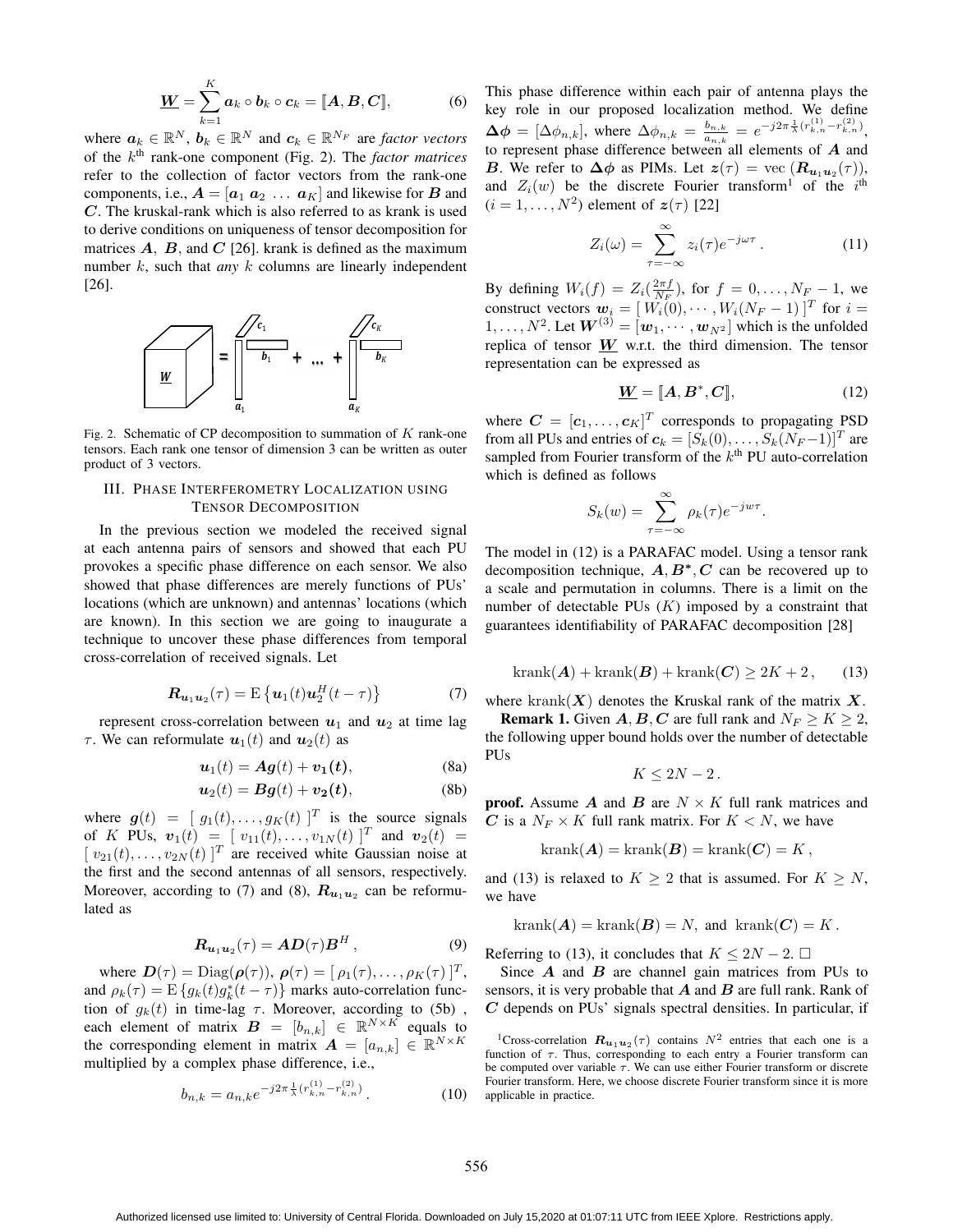PUs emit signals that are uncorrelated in frequency spectrum domain, it is very probable that  $C$  is full rank. Intuitively, we can reason that the number of detectable PUs decreases if PUs' signals are correlated in spectrum domain or channel gian matrices are not full rank, since it would be much more difficult to discriminate between PUs.

Since all elements of *C* are non-negative, the phase difference between each element of *B* and *A* can be calculated. Consequently we can retrieve the matrix of phase differences **<sup>Δ</sup>***φ* up to a permutation in columns. Each column of **<sup>Δ</sup>***φ* shows phase differences provoked by one of the PUs in all sensors, and consequently it can be processed for localization. Let  $\Delta \phi_k$  be the  $k^{\hat{th}}$  column of  $\Delta \phi$ ,

$$
\Delta \phi_k = [e^{-j2\pi \frac{1}{\lambda} (r_{k,1}^{(1)} - r_{k,1}^{(2)})}, \dots, e^{-j2\pi \frac{1}{\lambda} (r_{k,N}^{(1)} - r_{k,N}^{(2)})}]^T. (14)
$$

Given known positions of sensors,  $\Delta \phi_k$  is only a function of unknown parameters  $(x_{PU_k}, y_{PU_k})$  which is the position of  $k<sup>th</sup>$  PU. To recover the position of the corresponding PU, we solve the following optimization problem

$$
(x_{PU_k}, y_{PU_k}) = \underset{x,y}{\text{argmin}} \|\Delta \phi(x,y) - \Delta \phi_k\|_2, \qquad (15)
$$

where  $\Delta \phi(x, y)$  is formulated the same as  $\Delta \phi_k$  except that  $(x_{PU_k}, y_{PU_k})$  is replaced by  $(x, y)$ . In other words, (15) is a simple two-dimensional search on all possible positions in the area of interest to find the location of the  $k<sup>th</sup>$  PU. In practice, we assume a grid with  $N<sub>g</sub>$  cells over the area of interest and perform the search on that grid.  $N_g$  is a function of the size of the area of interest and the localization resolution. The whole process of localization using PIMs is summarized in Alg. 1 and Figure 3.

|  |  | Algorithm 1 Localization based on PIMs |  |  |  |
|--|--|----------------------------------------|--|--|--|
|--|--|----------------------------------------|--|--|--|

| <b>Require:</b> Received signals from N paired antennas $\{u_{1n}, u_{2n}\}_{n=1}^N$                                         |
|------------------------------------------------------------------------------------------------------------------------------|
| Antennas' locations $\{(x_{s_n}^{(1)}, y_{s_n}^{(1)}), (x_{s_n}^{(2)}, y_{s_n}^{(2)})\}_{n=1}^N$                             |
| and estimated maximum number of PUs as CP rank (K)                                                                           |
| 1: $\mathbf{R}_{u_1u_2}(\tau) \leftarrow E\left\{u_1(t)u_2^H(t-\tau)\right\}_{\tau=-\infty}^{\infty}$                        |
| 2: $z(\tau) = [z_i(\tau)]_{i=1}^{N^2} \leftarrow \text{vec}(\mathbf{R}_{u_1u_2}(\tau))$                                      |
| 3: $\{Z_i(w)\}_{i=1}^{N^2} \leftarrow \{\sum_{\tau=-\infty}^{\infty} z_i(\tau) e^{-j w \tau}\}_{i=1}^{N^2}$                  |
| 4: $\underline{W} \leftarrow \{W_i(f) = Z_i(\frac{2\pi f}{N_f}), f = 0, \ldots, N_F - 1\}_{i=1}^{N^2}$                       |
| 5: $A, B^*, C \leftarrow$ CPD on W with rank K                                                                               |
| 6: $\Delta \phi \leftarrow \left[ \Delta \phi_{n,k} = \frac{a_{n,k} s_{n,k} b_{n,k}}{  a_{n,k} s_{n,k} b_{n,k}  _2} \right]$ |
| 7: $(x_{PU_k}, y_{PU_k})_{k=1}^K \leftarrow$ localization by solving (15)                                                    |
| <b>Output:</b> PUs' locations $\{(x_{PU_k}, y_{PU_k})\}_{k=1}^K$                                                             |

Considering Alg. 1, computational cost of step 2 is  $O(N^2 \log(N))$ , in case we approximate continuous Fourier transforms by FFT with length  $N^2$  [29]. Assuming  $N_F \geq$  $max(N, K)$ , the computational cost of step 5 is  $O(KN<sub>F</sub><sup>3</sup>)$ Final (1, 2, 2), the computational cost of step 8 is  $O(NN_g)$ . Therefore,<br>[30]. The computational cost of the proposed algorithm can be overall computational cost of the proposed algorithm can be determined either by step 5 or step 8, depending on which one of them is greater.



Fig. 3. The block diagram of the proposed localization scheme.

### IV. CRAMER-RAO LOWER BOUND OF ERROR (CRLB)

In this section we investigate CRLB for an unbiased estimator that employs PIMs as of (14). As we mentioned in the previous section, we recovered phase differences between two antennas of each sensor provoked by a PU. Given each measurement is added by an independent white Gaussian noise, Fisher information matrix (FIM) of phase difference measurements from PU  $k$  can be calculated as [31]

$$
\boldsymbol{J}(x_{PU_k}, y_{PU_k}) = \frac{1}{\sigma^2} \sum_{i=1}^N \nabla_{x,y} \left(\boldsymbol{\Delta}\phi_k\right)_i^H \nabla_{x,y} \left(\boldsymbol{\Delta}\phi_k\right)_i ,
$$
\n(16)

where  $\sigma^2$  is the variance of noise,  $(\Delta \phi_k)_i$  is the element i of  $\Delta \phi_k$  and  $\nabla_{x,y}$  is gradient operator w.r.t x, y. Consequently CRLB of variance of error turns into

$$
E\{(x_{PU_k} - \bar{x}_{PU_k})^2 + (y_{PU_k} - \bar{y}_{PU_k})^2\} \ge \text{trace}\big(\mathbf{J}(x_{PU_k}, y_{PU_k})^{-1}\big), \quad (17)
$$

where  $(\bar{x}_{PU_k}, \bar{y}_{PU_k})$  is the estimated position of PU k. To examine, the lower bound of error that can be achieved by employing measurements in the form of (14), we conduct several simulations. As an example, assume that 9 sensors are placed in a line align with the left edge of the area of interest. CRLB inside the area of interest is depicted in Fig. 4. As the figure illustrates CRLB varies from sub-meter values near the edge closest to the sensor network, to more than two meters near the two farthermost vertices to the sensor network. Although in this simulation we suppose that signal-to-noiseratio (SNR) is 20dB, much higher SNRs is accessible due to the independency of noise in antennas pairs that results in the cancellation of noise terms in (9).

Assuming identical SNR at input antennas, CRLB illustrated in Figure 4 is very close in shape and values to CRLB of the same sensor network that utilizes directional antennas with  $0.02<sup>o</sup>$  in standard deviation of directional of arrival (DOA) estimation error [31], [32]. Such a precision in DOA estimation can be achieved using a ULA with at least 80 antennas when  $SNR = 20dB$  [33].

#### V. SIMULATION RESULTS

As we discussed in Section III, to localize multiple PUs in an area of interest, we obtain PIMs for each PUs using a PARAFAC tensor decomposition. To represent the cost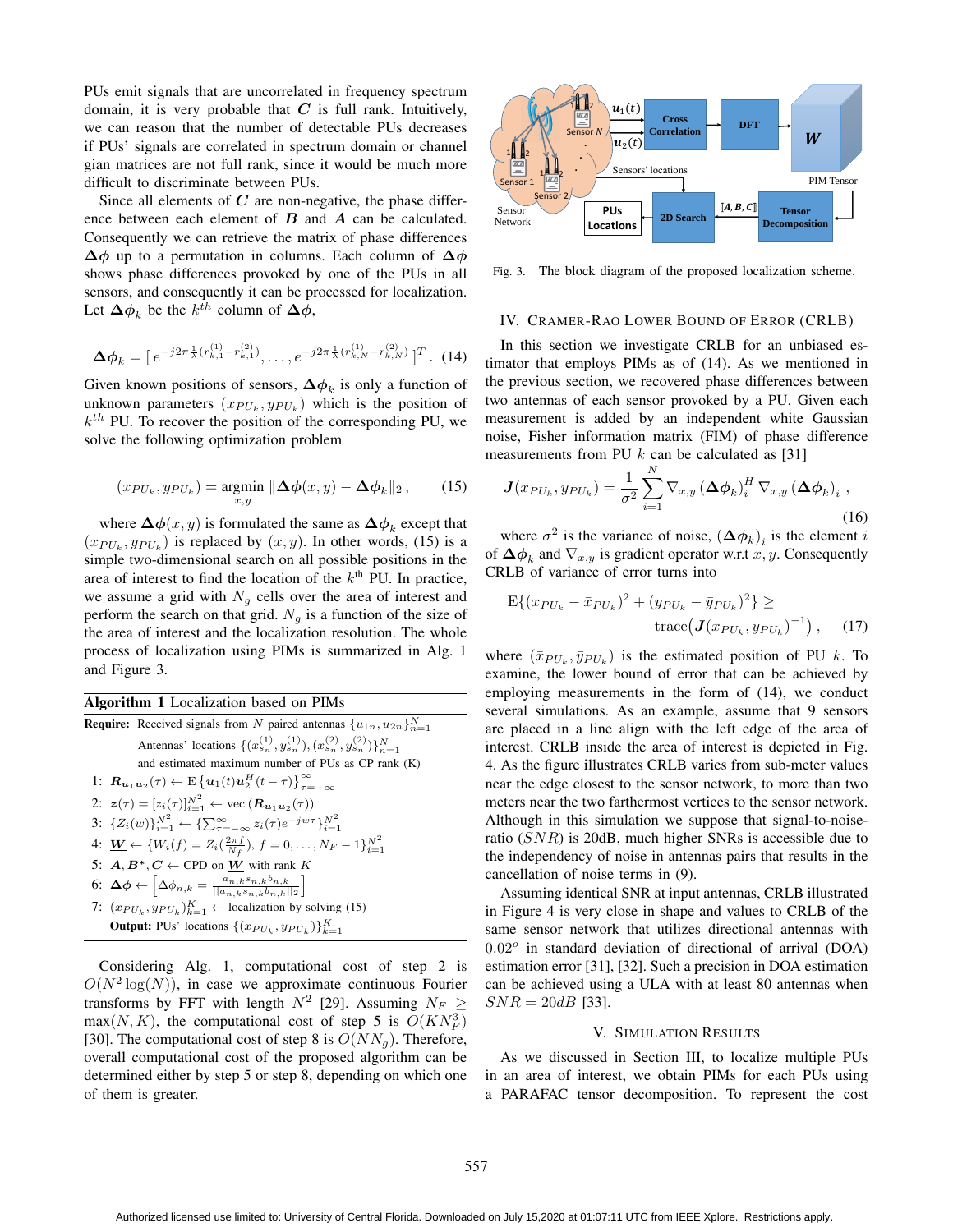

Fig. 4. Standard deviation of CRLB of location estimation using PIMs of (14). In this scenario, 9 sensors are placed in a line aligned yaxis from  $(1, -1)Km$  to  $(9, -1)Km$  in equi-spaced locations, two antennas of each sensors are placed  $10m$  apart aligned with y-axis,  $D = 10m$ ,  $f_c = 5GHz$ , and  $SNR = 20dB$ .

function of localization when measurements are not noisy, let us define

$$
f(x,y) = ||\Delta\phi(x,y) - \Delta\phi_{x_0,y_0}||_2, \qquad (18)
$$

where  $\Delta\phi_{x_0,y_0}$  denotes PIMs of an arbitrary known PU placed at  $(x_0, y_0)$ . In our first simulation, we plot  $f(x, y)$  for a PU that is placed at  $(500, 500)m$ , sensors are placed in a line aligned yaxis from  $(1, -1)Km$  to  $(9, -1)Km$  in equi-spaced locations, in particular, the first sensor is placed at  $(1, -1)Km$  and the ninth sensor placed at  $(9, -1)Km$ , all the remaining sensors placed between these two sensors. D is set to  $10m$ . As Figure 5 illustrates,  $f(x, y)$  is a non-convex function that possesses several local minimum and maximum; however, there is a global minimum at the location of PU that can be revealed by search.

In the following simulation, we compare the accuracy of localization between two following sensor network. The first sensor network is equipped with two omni-directional antennas at each sensors which measures PIMs and localizes PUs using the proposed algorithm, while the second sensor network is equipped with ULAs, each uses M antennas, and exploits DOA localization techniques. Sensor placements of both networks are the same. We suppose that power of received signals at each antennas of sensor  $n$  of the first and the second sensor networks are identical, which means input SNRs of all



Fig. 5. (a) Cost function of localization  $(f(x, y))$  for a PU located at  $(500, 500)m$ , (b) For a better visualization the reciprocal of the same function  $\left(\frac{1}{f(x,y)}\right)$  is depicted. In this simulation, the scenario is the same as of Figure 4.



Fig. 6. Comparison of location estimation errors (as definition of (17)) between a sensor network that uses 2 antennas mounted on each sensors and phase interferometry measurements and a sensor network that uses ULAs with M antennas mounted on each sensor. The scenario is the same as of Figure 4.

antennas in both scenarios are the same. However, since each array of the second network, receives signal at M antennas, it can integrate all  $M$  signals to obtain a better SNR, while each array of the first network receives signals at only two antennas and can't take advantage of the array gain in the first place. Nonetheless, referring to (7), the first network can make use of independency of noise at first and second antennas to mitigate noise level heavily. Given only one PU is located in the area, we assume that each antenna of the second network measures DOA of the signal transmitted by the PU utilizing spatial search at each array [34], and consequently localizes the PU using the total least square technique [35]. We also assume that antennas of each ULA are placed half wave-length apart.

Figure 6 illustrates that the accuracy of the proposed technique that only mounts 2 antennas with 166 wavelengh distance apart on each sensor is in the vicinity of a network that mounts arrays with  $M = 80$  elements on each sensor when SNR is between 3dB to 7dB, and is better than the same array network when SNR is above 7dB. This leads to a huge reduction in complexity of sensor's antenna, since ULAs should be equipped with phase shifters behind each antennas and a complex receiver for beam steering [36]. Conversely, in the proposed schema the phase difference between only two antennas is measured. Moreover, antenna arrays are bound to spatial search to find PUs, while the proposed method bypasses spatial search by estimating PUs locations via integrating PIMs from differnt sensors mounted at different locations around the area of interest. This means a reduction in the required time for PUs localization. Therefore, the proposed technique significantly reduces the number of required antennas, the complexity of the receiver and the required time for localization compared to the network that exploits the DOA technique. On the other hand, the number of detectable PUs using the proposed technique is limited up to the bound of (13), while the network that utilizes antenna arrays is capable of detecting more PUs and the only limiting parameter on the number of PUs is the resolution of localization.